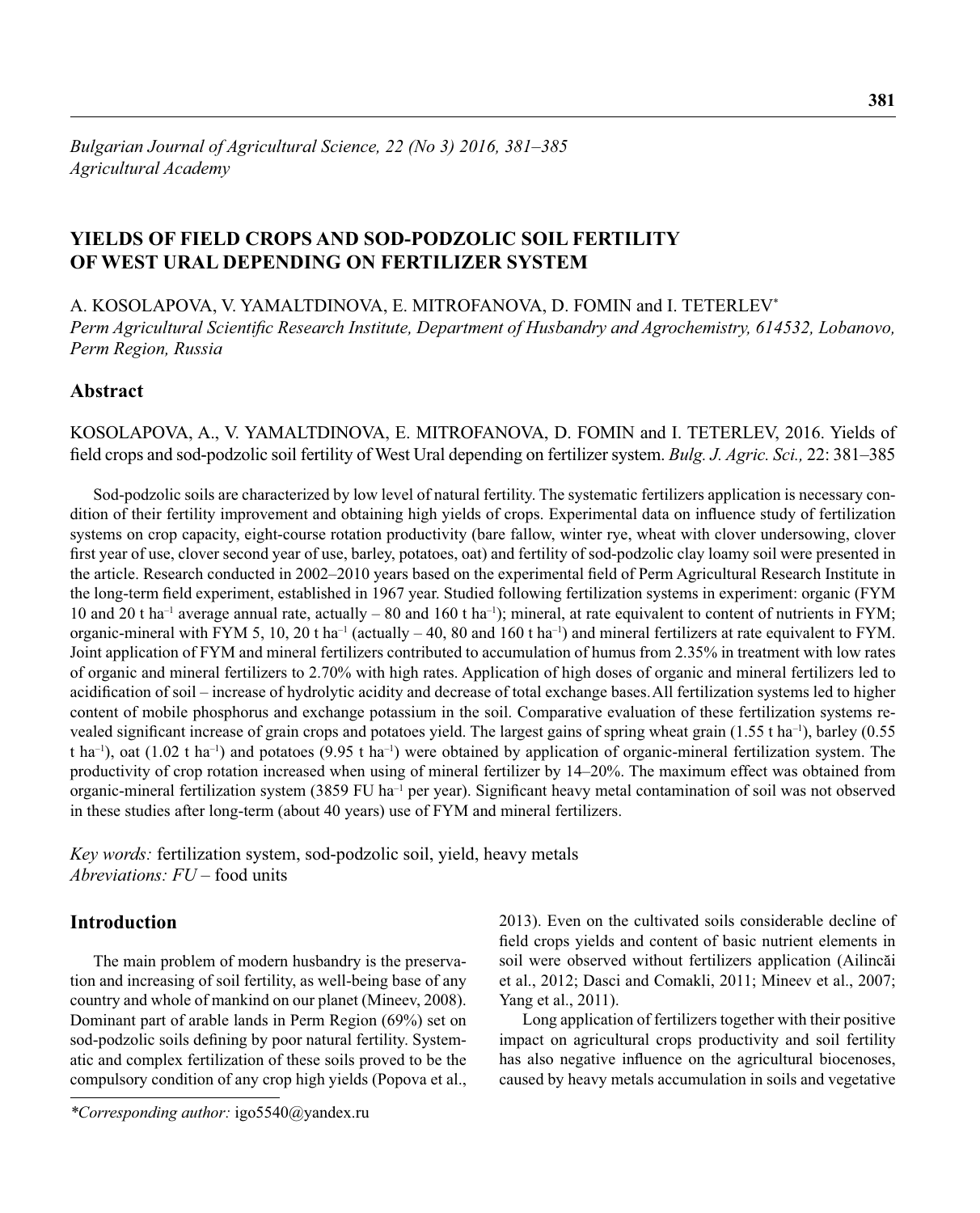production (Alexeev, 1987; Czarnecki, 2015; Jones, 2002; Trots et al., 2015; Tiller, 1989; Yargholi and Azarneshan, 2014; Kalantari et al., 2006). However, such fears are not always justified (Vodyanitskii, 2013). Results of long-term field experiments in Leningrad Research Institute (Nebolsin and Nebolsina, 2005; Yakovleva, 2009) show that farming impact in soils pollution by heavy metals is insignificant  $(1-2\%)$ . There are publications in scientific literature about application of organic fertilizers reducing content of heavy metals in soil and plant production (Angelova et al., 2013; Gomonova, 1994; Chernych et al., 1995; Nosovskaya et al., 2000).

The objective of given experimental work is to compare the influence of long-term application of various fertilizers systems on arable crops yields, fertility of sod-podzolic heavy loam soil, and heavy metals content in soil.

#### **Materials and Methods**

Experimental work was fulfilled in 2002-2010 in longterm stationary field experiment on the experimental farm of Perm Scientific Research Institute. The experimental plots located on sod shallow-podzolic heavy loam soil with humus content 2.1–2.2%,  $pH_{\text{KCl}}$  5.4–5.5,  $P_2O_5$  content 125 and  $K_2O$  $-170$  mg kg<sup>-1</sup> (1969, before experiment foundation).

Field trials were executed in fallow grain grass rotation with following rotation scheme: clean fallow, winter rye, spring wheat as shelter crop for meadow clover, first year clover, second year clover, spring barley, potato and oat. Certified seeds were used for sowing.

The following fertilization systems were studied in the experiment: organic (farm yard manure total rates 40; 80; 160 t ha–1 within rotation); mineral, (fertilizers rates are defined according the nutrients quantity in FYM; complex (Manure total rates 40; 80; 160 t ha<sup>-1</sup> within rotation with equivalent rates of mineral fertilizers).

Experimental scheme: 1. No fertilizers; 2. Manure 80 t ha<sup>-1</sup>; 3. Manure 160 t ha<sup>-1</sup>; 4. NPK rates equivalent manure 80 t ha–1; 5 NPK rates equivalent manure 160 t ha–1; 6. Manure 40 t ha<sup>-1</sup> + NPK rates equivalent manure 40 t ha<sup>-1</sup>; 7. Manure 80 t ha<sup>-1</sup> + NPK rates equivalent manure 80 t ha<sup>-1</sup>; 8. Manure 160 t ha<sup>-1</sup> + NPK rates equivalent manure 160 t ha<sup>-1</sup>.

Manure was applied two times during crop rotation: for winter rye and potato  $(20, 40, 80$  t ha<sup>-1</sup> before plowing). The mineral fertilizers rates, defined according the nutrients quantity in manure, were distributed between winter rye, wheat, barley, potato and oat. Meadow clover was not fertilized. Treatment placing is randomized; each treatment has four replications on field area and two replications in time. In 2008–2009 the fifth rotation ended for both according replications.

Soil and plant chemical analyses were fulfilled in analytical laboratory of Perm Agricultural Research Institute according national standards: humus content – GOST 26213- 84;  $pH_{\text{KCl}}$  – GOST 26483-85; hydrolytic acidity – GOST 26212-91; exchange bases sum – GOST 27821-88); mobile phosphorus and exchange potassium – GOST 26207-91. Heavy metals soil content  $-$  defined in Perm agrochemical service center. Data processing included analysis of variance and correlation coefficients determination.

## **Results and Discussion**

Long-term application of fertilizers, within 40 years, had essential impact on change of soil agrochemical properties (Table 1). So, arable land treatment without fertilizers led to considerable decrease of humus and potassium content, then, to some increase of soil acidity. Mineral fertilization

#### **Table 1**

The influence of fertilization systems on soil chemical properties. The end of fifth rotation (2008-2009), average for two **replications in time**

| Treatment                                                                           | Humus. | pHKCI | S                    | Ha   | $V_{\cdot}$ % | $P_2O_3$            | K, O |
|-------------------------------------------------------------------------------------|--------|-------|----------------------|------|---------------|---------------------|------|
|                                                                                     | $\%$   |       | $mmol/100$ g of soil |      |               | $mg/1000 g$ of soil |      |
| 1. No fertilizers                                                                   | 2.12   | 4.9   | 19.2                 | 3.07 | 86            | 173                 | 163  |
| ∣ 2. Manure 80 t ha <sup>-1</sup>                                                   | 2.22   | 5.    | 20.1                 | 2.83 | 88            | 208                 | 222  |
| 3. Manure 160 t ha <sup>-1</sup>                                                    | 2.43   | 5.3   | 20                   | 2.54 | 89            | 210                 | 262  |
| 4. NPK rates equivalent manure 80 t ha <sup>-1</sup>                                | 2.23   | 4.8   | 18.8                 | 3.81 | 83            | 197                 | 251  |
| 5. NPK rates equivalent manure $160$ t ha <sup>-1</sup>                             | 2.31   | 4.4   | 17.2                 | 4.43 | 80            | 256                 | 316  |
| 6. Manure 40 t ha <sup>-1</sup> + NPK rates equivalent manure 40 t ha <sup>-1</sup> | 2.35   | 4.9   | 18.5                 | 3.26 | 85            | 201                 | 268  |
| 7. Manure 80 t ha <sup>-1</sup> + NPK equivalent rates                              | 2.46   | 5.1   | 19.6                 | 2.95 | 87            | 248                 | 339  |
| 8. Manure 160 t ha <sup>-1</sup> + NPK equivalent rates                             | 2.7    | 5.1   | 17.9                 | 3.7  | 83            | 333                 | 433  |
| $LSD_{05}$ *                                                                        | 0.23   | 0.3   | 1.3                  | 0.71 |               | 60                  | 41   |

 $*$  LSD<sub>05</sub> – least significant difference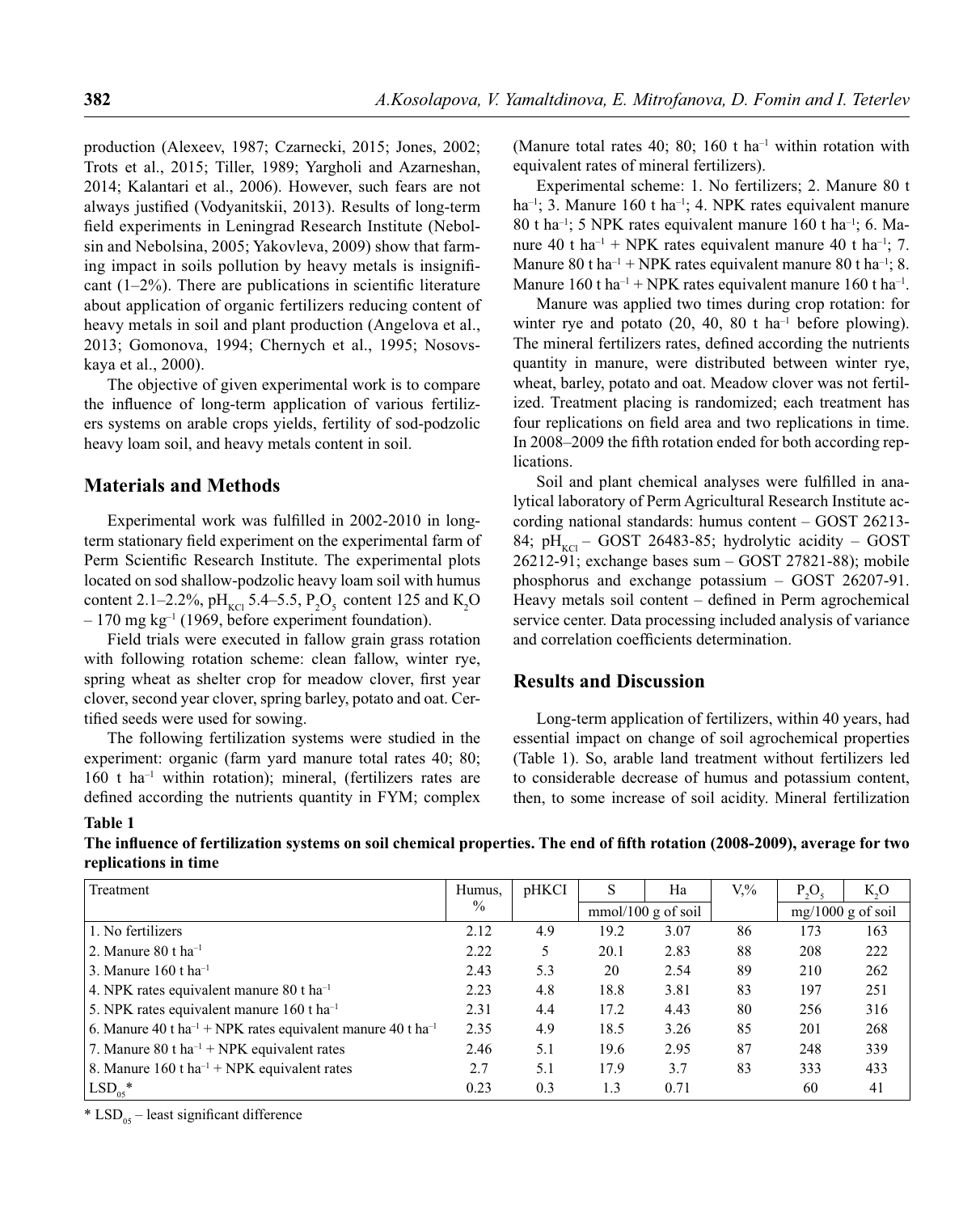systems, especially high fertilizers rates, caused base saturation decreasing and, vice versa, exchange and hydrolytic acidity raising. Humus content was relatively stable.

Manure application provided humus content preservation or moderate increasing, up to 2.43% from highest rate 160 t ha<sup>-1</sup>. Soil pH<sub>KCI</sub> reached 5.3. The tendency of hydrolytic acidity decline was noted under organic and complex fertilization systems treatment.

The most favourable soil conditions were worked out from application of Manure highest rate  $-160$  t ha<sup>-1</sup>. NPK high doses caused acidity raising and base saturation decreasing in spite of manure high rates using.

All fertilization systems have led to essential increase of exchange potassium content, especially high mineral fertilizers rates and complex systems (up to 433 mg/1000 g of soil). Situation with mobile phosphorus content was not so evident. Only combination of Manure at least 80 t ha–1 with NPK and, also highest NPK rates promoted significant  $P_2O_5$ increasing, in other treatments only the raising tendency was noted.

All studied systems of fertilizers have raised productivity of agricultural cultures compared with control treatment (no fertilizers). The most essential supplements of winter rye grain yield were obtained from organic fertilization systems and NPK rates equivalent manure 160 t ha<sup>-1</sup> – 0.46–0.54 t ha<sup>-1</sup> (Table 2). Application of 80 t ha<sup>-1</sup> Manure guaranteed winter rye yield equal to the one from higher fertilizers rates. Mineral and complex fertilization systems, en bloc conceded the organic system. The difference between these treatments has not exceeded  $LSD_{05}$  value. The supplements of winter rye grain yield were due to raising individual ear productivity, correlation coefficients (r) between total yield and grain quantity; grain mass from one ear were 0.6 and 0.64, accordingly. Spring grain crops have also positively responded on

all studied systems of fertilizers. Spring wheat grain yield rose from 2.30 to 3.85 t ha<sup>-1</sup>. The greatest supplements 1.17– 1.55 t ha–1 of grain yield were gained from combination of Manure and mineral fertilizers (treatments 7, 8).

All studied treatments have provided essential increase of clover hay yields compared with control. The maximum total (for two years) gain of clover hay  $1.35$  t ha<sup>-1</sup> was received from Manure ha–1 application, but the variances between treatments were insignificant, within  $LSD$ <sub>05</sub>.

Complex fertilization systems with medium and high fertilizers rates showed some benefits for barley yields. Grain supplements were about  $0.45-0.55$  t ha<sup>-1</sup> without significant difference between treatments 7 and 8 (Table 2). Grain yield rise was provided by stem thickness increase ( $r = 0.8 \pm 0.02$ ) and 1000 grains mass ( $r = 0.79 \pm 0.03$ ).

Potato like all tuber cultures positively responds on manure application, yield gain were about  $4.9$  t ha<sup>-1</sup>, but effect from mineral fertilizers was just the same. Combination of manure and mineral fertilizers provided father rising of tubers yield, up to 29.35 t ha<sup>-1</sup>. This may be explained by high offtake of nutrients by potato tubers yields and heavy nutrients demand of this culture. Application of manure 80 t  $ha^{-1}$  NPK in equivalent rates provided getting yield approximately equal to those from fertilizers rates two times greater compared with this treatment. Yield rising was provided by tubers mass and quantity in the clone.

Significant supplements of oat grain were noted in all studied fertilization systems – from 0.54 to 1.02 t ha<sup>-1</sup>. The efficiency of organic and mineral fertilization systems was roundly equal. Yield gains obtained in these treatments were within LSD  $_{05}$ . Formation of the highest oat grain yield  $3.44$ -3.48 t ha<sup>-1</sup> was provided by complex fertilization system with fertilizers rates no less than manure 80 t ha–1+ NPK.

#### **Table 2**

| Treatment                                                                              | Crop yields, $t$ ha <sup>-1</sup> |                               |                     |                     |                     |                  |
|----------------------------------------------------------------------------------------|-----------------------------------|-------------------------------|---------------------|---------------------|---------------------|------------------|
|                                                                                        | Winter rye<br>$2002 - 2003$       | Spring wheat<br>$2003 - 2004$ | Clover<br>2004-2006 | Barley<br>2006-2007 | Potato<br>2007-2008 | Oat<br>2008-2009 |
| 1. No fertilizers                                                                      | 3.12                              | 2.30                          | 8.28                | 2.26                | 19.4                | 2.46             |
| $\sqrt{2}$ . Manure 80 t ha <sup>-1</sup>                                              | 3.60                              | 2.77                          | 9.03                | 2.42                | 24.11               | 3.00             |
| $\frac{13}{13}$ . Manure 160 t ha <sup>-1</sup>                                        | 3.66                              | 2.76                          | 9.63                | 2.52                | 24.31               | 3.21             |
| 4. NPK rates equivalent manure 80 t ha <sup>-1</sup>                                   | 3.36                              | 2.89                          | 9.41                | 2.42                | 24,96               | 3.25             |
| 5. NPK rates equivalent manure 160 t ha <sup>-1</sup>                                  | 3.56                              | 3.48                          | 9.09                | 2.55                | 25.04               | 3.22             |
| 6. Manure 40 t ha <sup>-1</sup> + NPK rates equivalent<br>manure 40 t ha <sup>-1</sup> | 3.31                              | 3.13                          | 9.31                | 2.47                | 26.62               | 3.15             |
| 7. Manure 80 t ha <sup>-1</sup> + NPK equivalent rates                                 | 3.39                              | 3.47                          | 9.41                | 2.71                | 28.1                | 3.48             |
| 8. Manure 160 t ha <sup>-1</sup> + NPK equivalent rates                                | 3.26                              | 3.85                          | 9.31                | 2.81                | 29.35               | 3.44             |
| $\vert$ LSD <sub>05</sub>                                                              | 0.24                              | 0.25                          | 0.69                | 0.22                | 2.61                | 0.31             |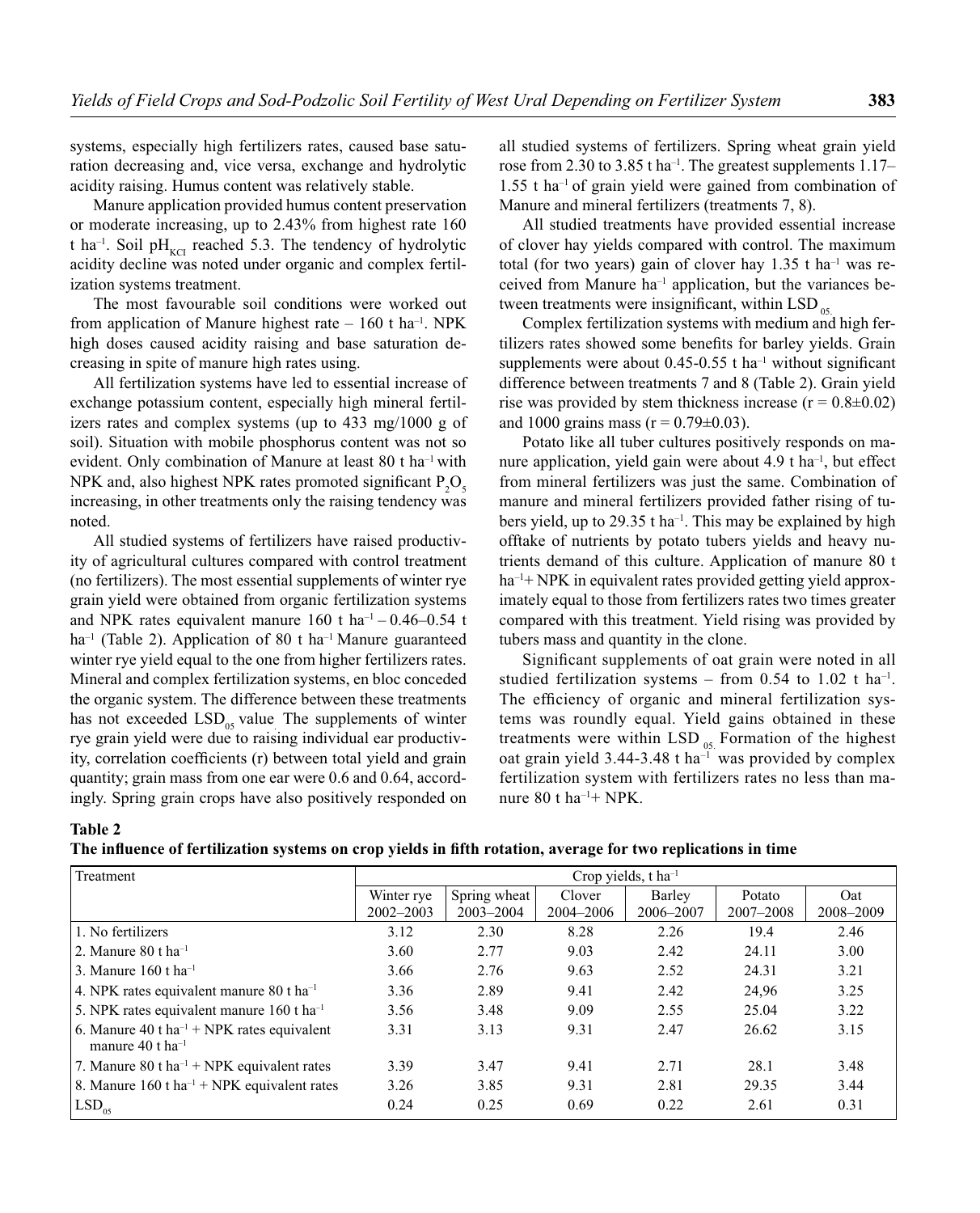**Table 3**

The influence of fertilization systems on the soil content of heavy metals mobile forms in the end of fifth rotation, 2009 (mg/kg)

| Treatments                                                                       | Cu   | Zn   | Pb           | C <sub>d</sub>           |
|----------------------------------------------------------------------------------|------|------|--------------|--------------------------|
| No fertilizers                                                                   | 0.33 | 1.20 | 0.32         | 0.05                     |
| Manure $80$ t ha <sup>-1</sup>                                                   | 0.23 | 1.29 | 0.24         | 0.04                     |
| Manure 160 t $ha^{-1}$                                                           | 0.29 | 1.35 | 0.43         | 0.03                     |
| NPK rates equivalent manure 80 t ha <sup>-1</sup>                                | 0.20 | 0.95 | 0.35         | 0.02                     |
| NPK rates equivalent manure $160$ t ha <sup>-1</sup>                             | 0.22 | 1.43 | 0.28         | 0.04                     |
| Manure 40 t ha <sup>-1</sup> + NPK rates equivalent manure 40 t ha <sup>-1</sup> | 0.24 | 2.25 | 0.34         | 0.05                     |
| Manure 80 t ha <sup><math>-1</math></sup> + NPK equivalent rates                 | 0.24 | 2.25 | 0.34         | 0.05                     |
| Manure 160 t ha <sup><math>-1</math></sup> + NPK equivalent rates                | 0.25 | 2.38 | 0.25         | 0.05                     |
| $LSD_{05}$                                                                       | 0.04 | 0.8  | $F\phi < FT$ | 0.01                     |
| $MPC*$                                                                           | 3    | 23   | 6            | $\overline{\phantom{0}}$ |

\*MPC – maximum permissible concentration

Average crops productivity in fifth rotation varied from 2831 to 3859 FU as influenced by fertilization systems. The maximum yields, but minimum crop returns were obtained from combination of manure total rate  $160$  t ha<sup>-1</sup> within rotation and equivalent mineral fertilizer' application. The highest crop returns were obtained after mineral fertilizers application.

Mineral fertilizers and manure may be the sources of heavy metals soil contamination. So, heavy metals content evaluation was one of the aims of given experimental work. All studied fertilization systems have not led to soil pollution by mobile forms of heavy metals (Cu, Zn, Pb, Cd). Their content in soil was far from maximum permissible concentration (Table 3). Fertilizers application caused small rising of Zn content – from 1.20 to 2.38 mg/kg. Some decreasing of copper content was noted: from 0.33 mg/kg (control) to 0.20–0.25 mg/kg, without express tendency according the treatment. Probably, it was caused by Cu off take with greater yields. Variations of Pb and Cd concentration were insignificant.

#### **Conclusion**

Joint application of manure and mineral fertilizers in rates nor less than manure 40 t ha<sup>-1</sup> + NPK in doses equivalent manure 40 t ha<sup>-1</sup> promoted humus accumulation in soil, guaranteed mobile phosphorus and exchange potassium content raise, soil status quo in regard to acidity and base saturation.

All studied fertilization systems have increased crops yields in field eight-course rotation, but the highest supplements were obtained by application of complex fertilization systems with manure rates  $80$  t ha<sup>-1</sup> and more. Average crops productivity in fifth rotation varied from 2831 to 3859 FU

as influenced by fertilization systems. The maximum yields, but minimum crop returns were obtained from combination of manure total rate  $160$  t ha<sup>-1</sup> within rotation and equivalent mineral fertilizer' application. The highest crop returns were gained after mineral fertilizers application.

Long-term application of organic and mineral fertilizers has not caused soil pollution by heavy metals above MPC and MPL.

#### **References**

- **Ailincăi, C., G. Jităreanu, D. Bucur and D. Ailincăi,** 2012. Longterm effect of fertilizer and crop residue on soil fertility in the moldavian plateau. *Cercetări Agronomice* în *Moldova,* **XLV. 2** (150): 29–41.
- **Alexeev, Y. V,** 1987. Heavy Metals in Soils and Plants. *Agropromizdat,* Leningrad.
- **Angelova, V. R., V. I. Akova, N. S. Artinova and K. I. Ivanov**, 2013. The effect of organic amendments on soil chemical characteristics*. Bulg. J. Agric. Sci*., **19**: 958–971.
- **Chernych, N. A. and V. F. Ladonin**, 1995. Problems of heavy metals rationing in soil. *Chemistry in Agriculture,* **5**: 10–13.
- **Czarnecki, S. R.-A.**, 2015. Düring Influence of long-term mineral fertilization on metal contents and properties of soil samples taken from different locations in Hesse, Germany. *Soil*, **1**: 23–33. www.soil-journal.net/1/23/2015/. doi:10.5194/soil-1- 23-2015
- **Dasci, M. and B. Comakli,** 2011. Effects of fertilization on forage yield and quality in range sites with different topographic structure. *Turkish Journal of Field Crops*, **16** (1): 15–22.
- Gomonova, N. F., 1994. Influence of agrochemical preparations long application on sod-podsolic soils on transformation of heavy metals in system soil-plant. In: Heavy Metals and Radioactive Nuclides in Agroecological Systems. Proceeding of Scientific Conference: Moscow, pp. 180–186.